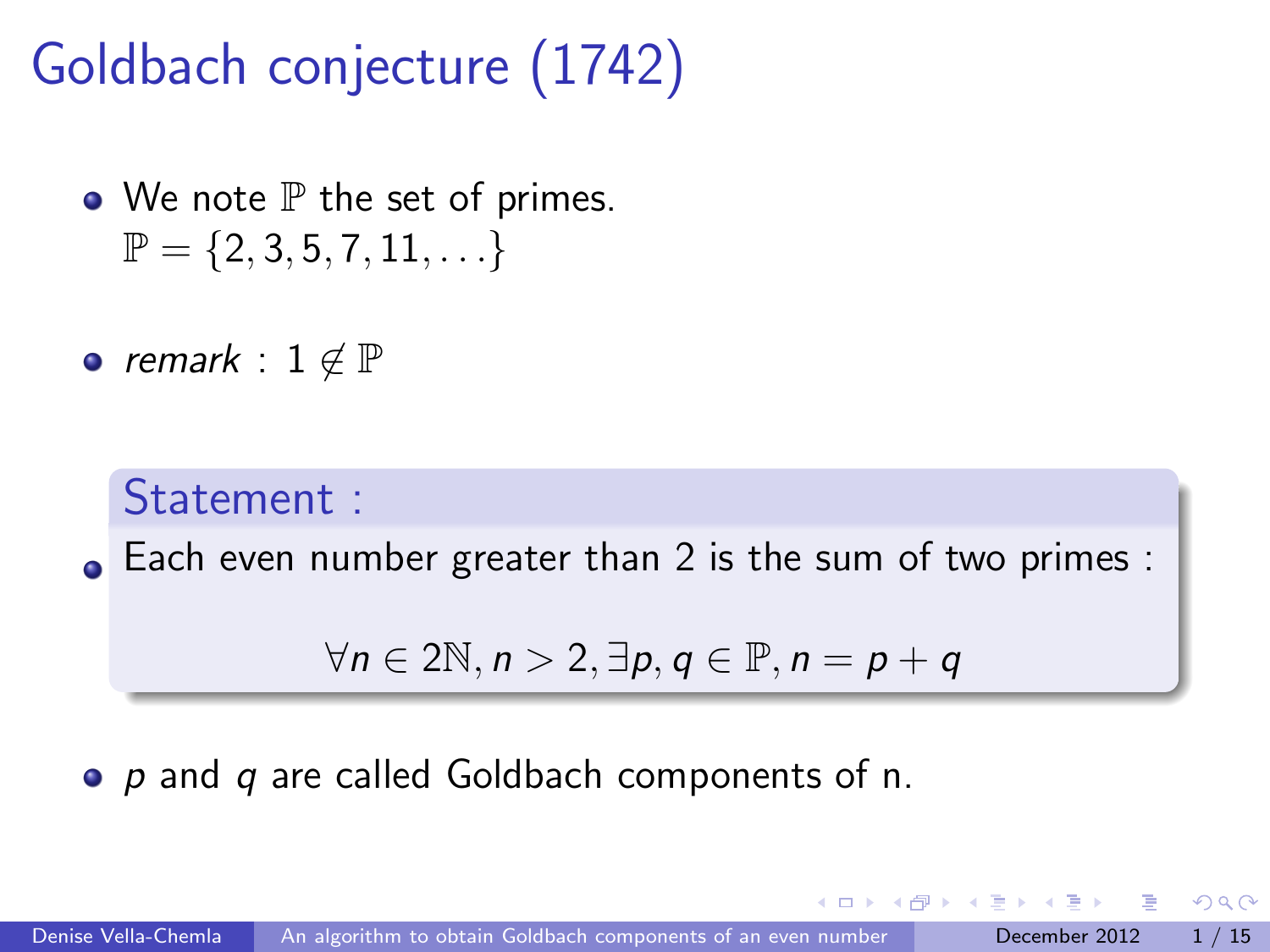#### Recalls

- Primes greater than 3 are of  $6k \pm 1$  ( $k > 1$ ) form.
- $\bullet$  n being an even number greater than 4 can't be an odd prime's square that is odd.
- $\bullet$  The Goldbach components of *n* are invertible elements (units) of  $\mathbb{Z}/n\mathbb{Z}$ , which are coprime to *n*. Units are in  $\varphi(n)$  quantity and half of them are smaller than or equal to  $n/2$ .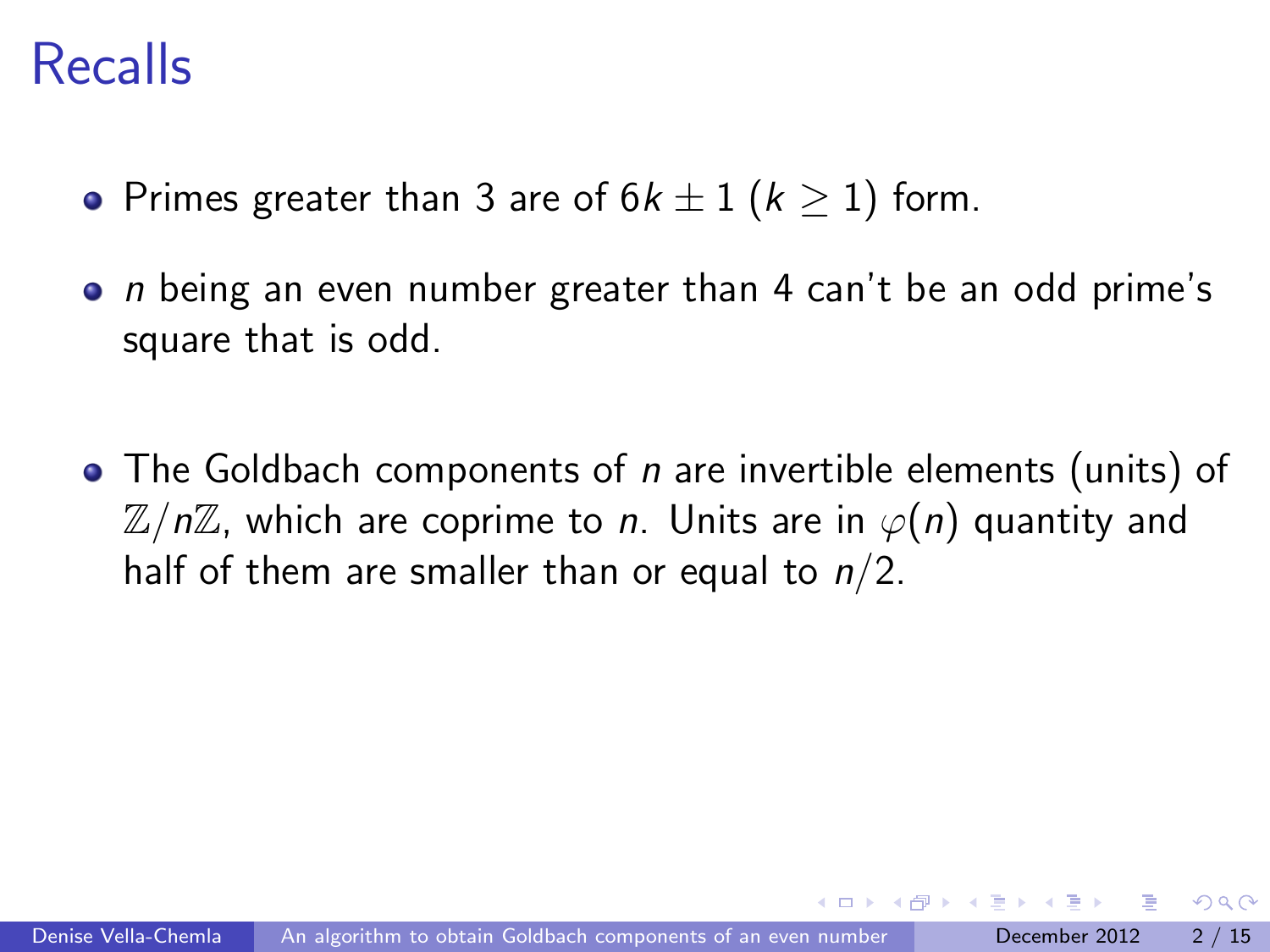#### Recalls

If a prime  $p \leq n/2$  is congruent to *n* modulo a prime  $m_i < \sqrt{n} (n = p + \lambda m_i),$ 

then its complementary  $q$  to  $n$  is composite because  $q = n - p = \lambda m_i$  is congruent to 0 (*mod m<sub>i</sub>*).

In that case, prime  $p$  can't be a Goldbach component of  $n$ .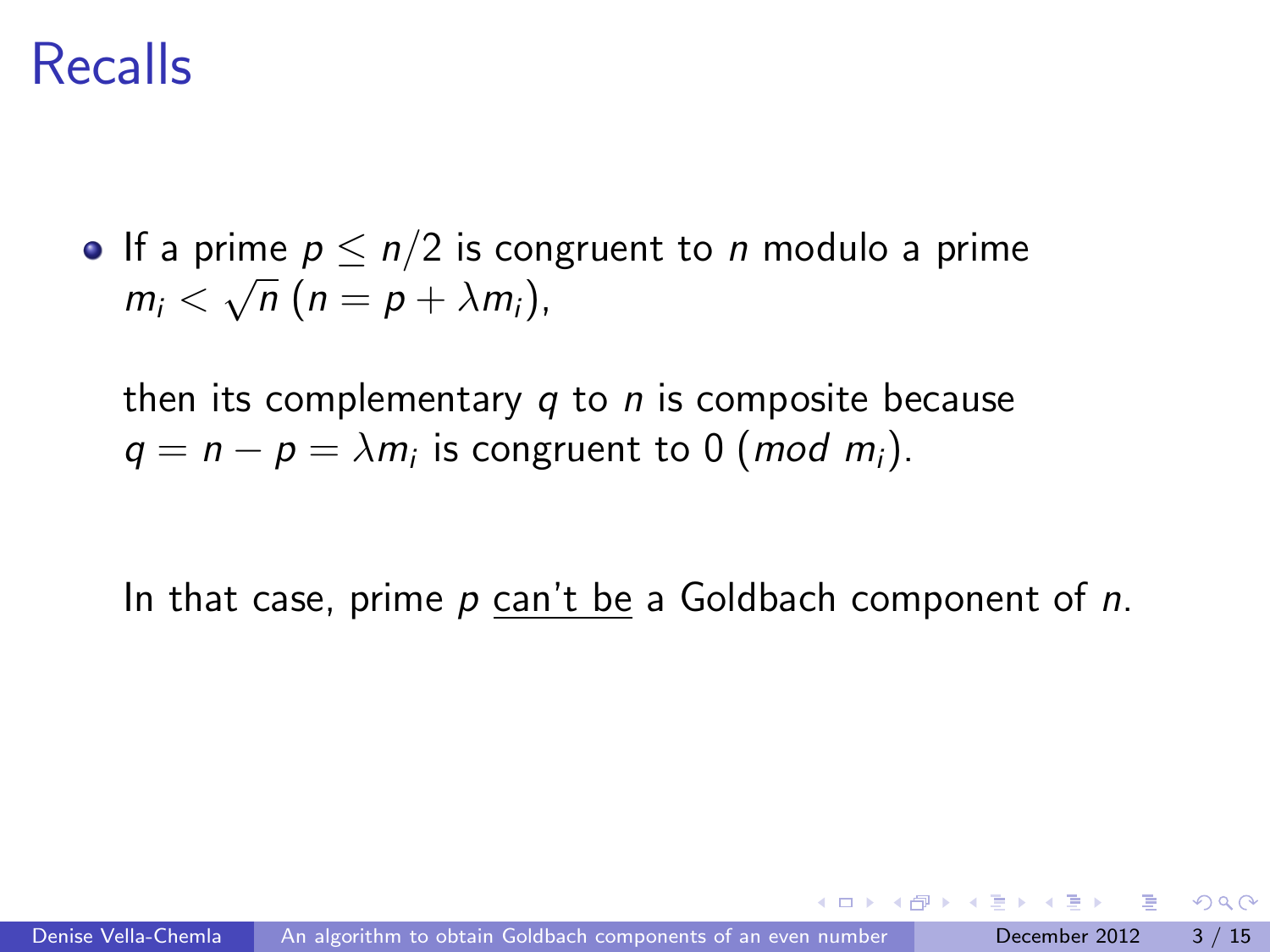# An algorithm to obtain an even number's Goldbach components

- It's a process that permits to obtain, among numbers from  $6k + 1$  and/or  $6k - 1$  arithmetic progressions, a set of numbers that are Goldbach components of n.
- Let us note  $m_i$   $(i=1,\ldots,j(n))$ , primes  $3 < m_i \leq$ √ n.
- The process consists :
	- First in ruling out numbers  $p \le n/2$  congruent to 0 (*mod m<sub>i</sub>*)
	- In then in cancelling numbers p congruent to n (mod m<sub>i</sub>).
- **•** The sieve of Eratosthenes is used for these eliminations.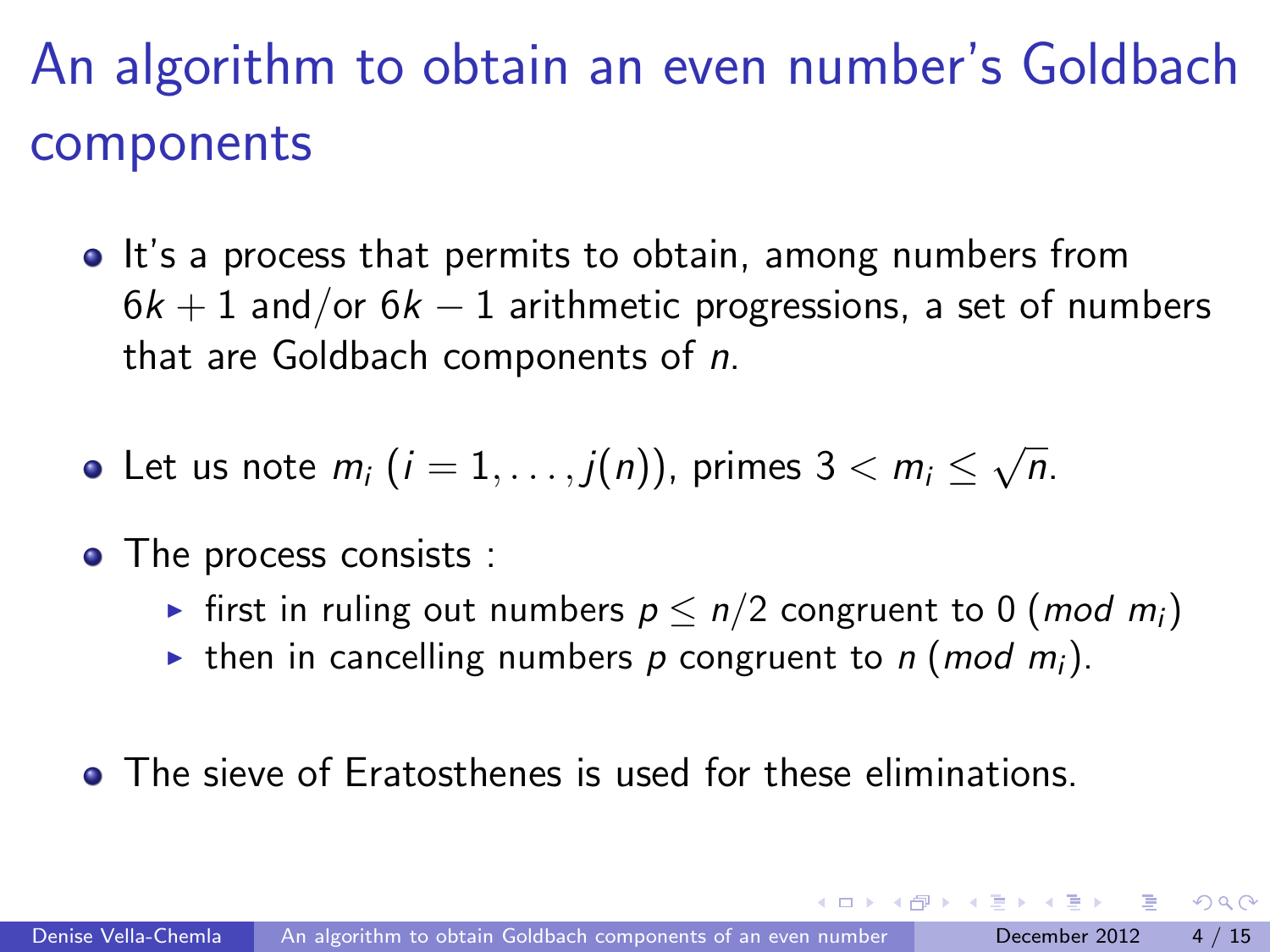A sample study :  $n = 500$ 

• 500  $\equiv$  2 (mod 3).

- Since  $6k-1=3k'+2$ , all primes of the form  $6k-1$  are congruent to 500 ( $mod$  3), in such a way that their complementary to 500 is composite.
- We don't have to take those numbers into account.
- So, we only consider numbers of the form  $6k+1$  smaller than or equal to 500/2. They are between 7 and 247 (first column of the table).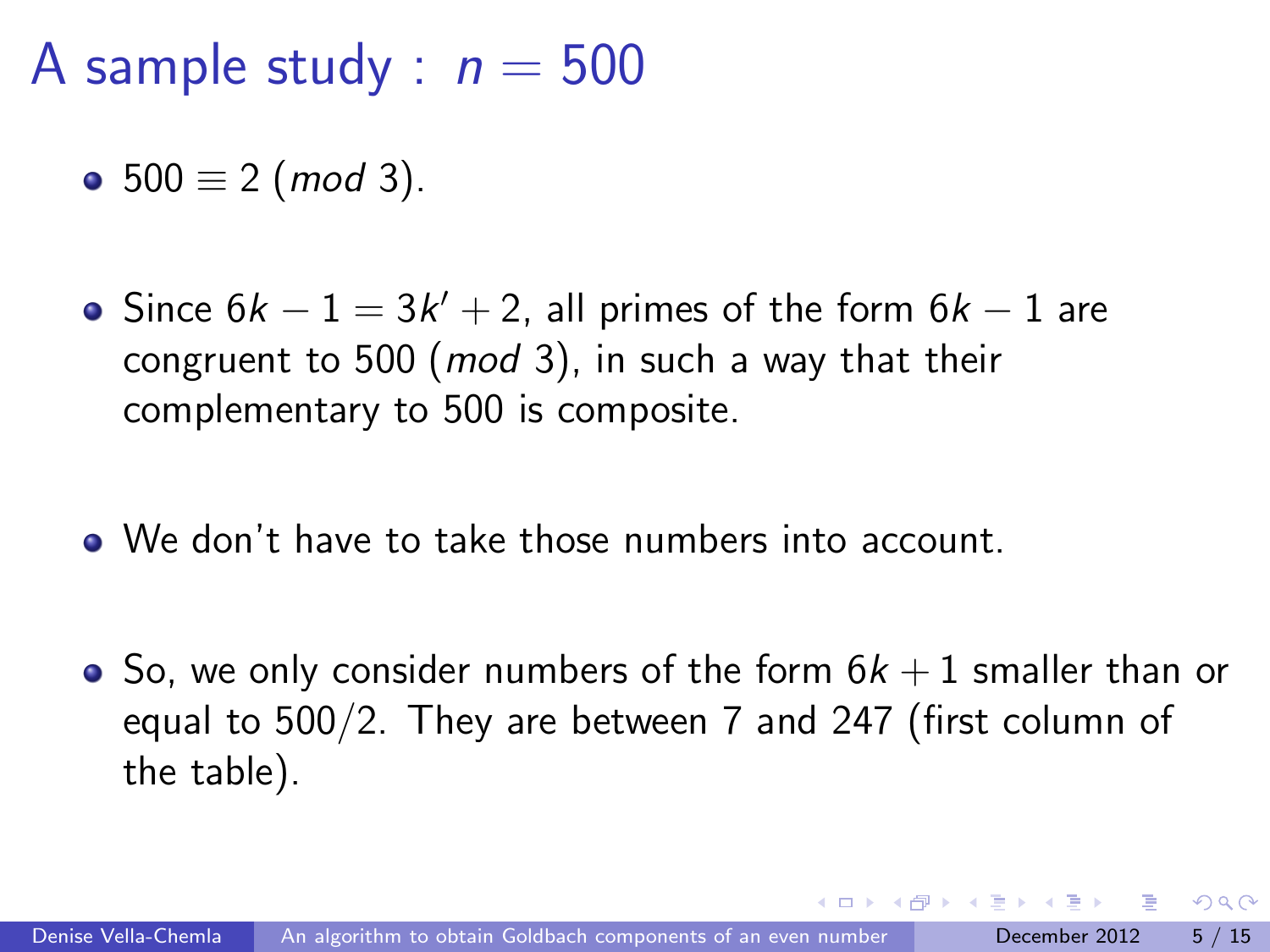A sample study :  $n = 500$ 

Since  $\lfloor$ √ 500]  $=$  22, prime moduli  $m_i$  different from 2 and 3 to be considerated are 5, 7, 11, 13, 17, 19. Let us call them  $m_i$ where  $i = 1, 2, 3, 4, 5, 6$ .

 $500 = 2^2.5^3$ 

• 500 is congruent to :  $0 \ (mod \ 5),$ 3 (mod 7), 5 (mod 11), 6 (mod 13), 7 (mod 17) and  $6 \ (mod 19)$ .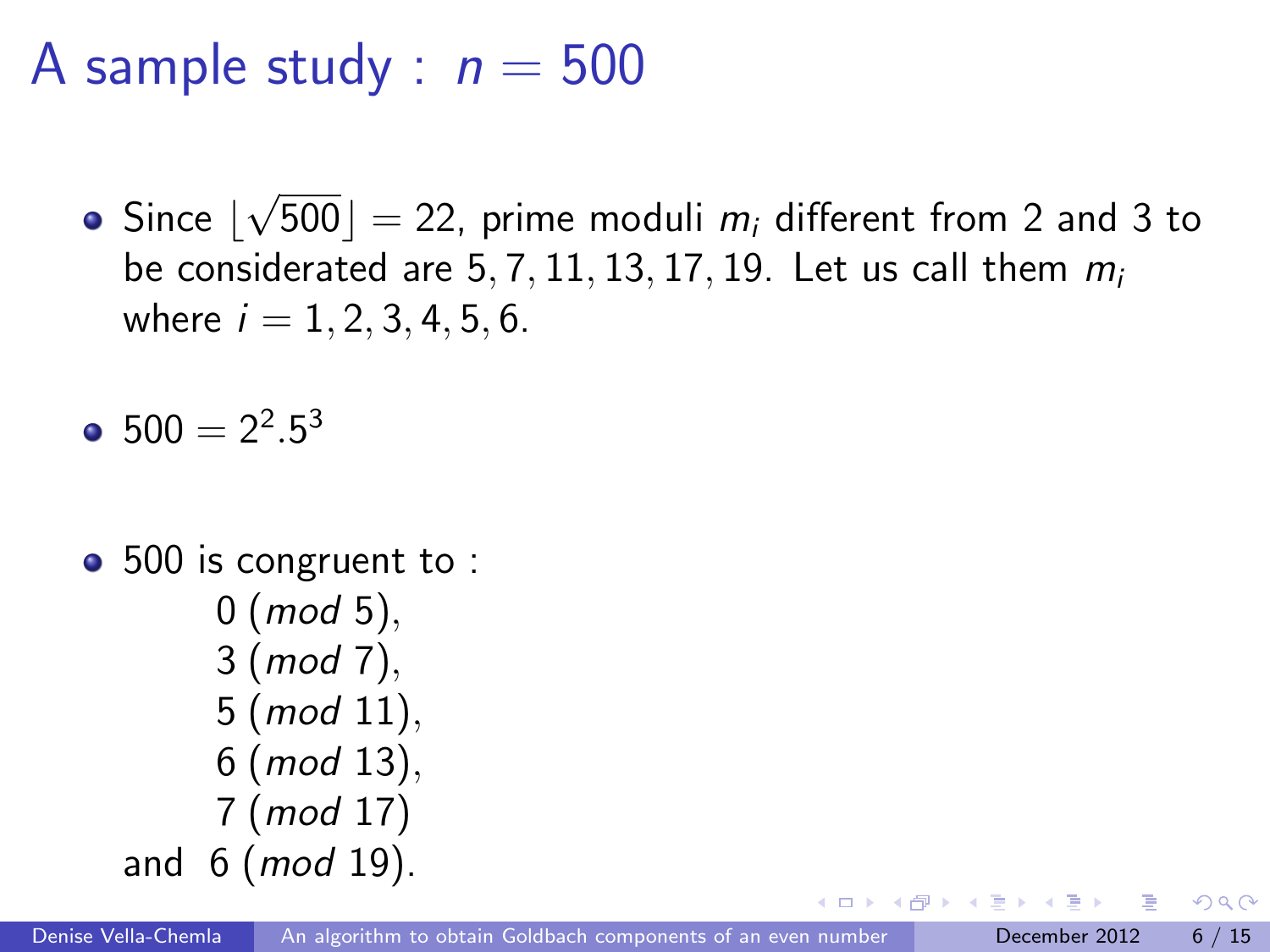#### A sample study :  $n = 500$

|                                                              |               | $a_k = 6k + 1$ | congruence(s)            | congruence(s)                  | $n-a_k$       | G.C. |
|--------------------------------------------------------------|---------------|----------------|--------------------------|--------------------------------|---------------|------|
|                                                              |               |                | to 0 cancelling $a_k$    | to $r \neq 0$ cancelling $a_k$ |               |      |
| Vella-Chemla                                                 |               | 7(p)           | $0 \pmod{7}$             | $7 \pmod{17}$                  | 493           |      |
|                                                              |               | 13(p)          | $0 \pmod{13}$            |                                | 487 $(p)$     |      |
|                                                              |               | 19(p)          | $0 \pmod{19}$            | $6 \pmod{13}$                  | 481           |      |
|                                                              |               | 25             | $0 \pmod{5}$             | $6 \pmod{19}$                  | 475           |      |
|                                                              |               | 31(p)          |                          | 3 (mod 7)                      | 469           |      |
|                                                              |               | 37(p)          |                          |                                | 463 $(p)$     | 37   |
|                                                              |               | 43(p)          |                          |                                | 457 $(p)$     | 43   |
|                                                              |               | 49             | $0 \pmod{7}$             | $5 \pmod{11}$                  | 451           |      |
|                                                              |               | 55             | $0 \pmod{5}$ and $11$    |                                | 445           |      |
|                                                              |               | 61(p)          |                          |                                | 439 $(p)$     | 61   |
|                                                              |               | 67(p)          |                          |                                | 433(p)        | 67   |
|                                                              |               |                |                          |                                | 427           |      |
|                                                              |               | 73(p)          |                          | $3 \pmod{7}$                   |               |      |
|                                                              |               | 79(p)<br>85    |                          |                                | 421(p)<br>415 | 79   |
|                                                              |               |                | $0 \pmod{5}$ and $17$ )  |                                |               |      |
|                                                              |               | 91             | $0 \pmod{7}$ and $13$    |                                | 409 $(p)$     |      |
| An algorithm to obtain Goldbach components of an even number |               | 97(p)          |                          | $6 \pmod{13}$                  | 403           |      |
|                                                              |               | 103(p)         |                          |                                | 397(p)        | 103  |
|                                                              |               | 109(p)         |                          | $7 \pmod{17}$                  | 391           |      |
|                                                              |               | 115            | $0 \pmod{5}$             | $3 (mod 7)$ and $5 (mod 11)$   | 385           |      |
|                                                              |               | 121            | $0 \pmod{11}$            |                                | 379(p)        |      |
|                                                              |               | 127 $(p)$      |                          |                                | 373(p)        | 127  |
|                                                              |               | 133            | $0 \pmod{7}$ and $19$    |                                | 367(p)        |      |
|                                                              |               | 139(p)         |                          | $6 \pmod{19}$                  | 361           |      |
|                                                              |               | 145            | $0 \pmod{5}$             |                                | 355           |      |
|                                                              |               | 151(p)         |                          |                                | 349(p)        | 151  |
|                                                              |               | 157 $(p)$      |                          | 3 (mod 7)                      | 343           |      |
|                                                              |               | 163 $(p)$      |                          |                                | 337 $(p)$     | 163  |
|                                                              |               | 169            | $0 \pmod{13}$            |                                | 331           |      |
| December 2012                                                |               | 175            | $0 \pmod{5}$ and $7$ )   | $6 \pmod{13}$                  | 325           |      |
|                                                              |               | 181 $(p)$      |                          | $5 \pmod{11}$                  | 319           |      |
|                                                              |               | 187            | $0 \pmod{11}$ and $17$   |                                | 313(p)        |      |
|                                                              |               | 193(p)         |                          |                                | 307 $(p)$     | 193  |
|                                                              |               | 199 $(p)$      |                          | $3 \pmod{7}$                   | 301           |      |
|                                                              |               | 205            | $0 \pmod{5}$             |                                | 295           |      |
|                                                              |               | 211(p)         |                          | 7 (mod 17)                     | 289           |      |
|                                                              |               | 217            | $0 \pmod{7}$             |                                | 283 $(p)$     |      |
|                                                              |               | 223(p)         |                          |                                | 277(p)        | 223  |
|                                                              |               | 229 $(p)$      |                          |                                | 271(p)        | 229  |
|                                                              | du.           | 235            | $0 \pmod{5}$             |                                | 265           |      |
|                                                              |               | 241(p)         |                          | $3 \pmod{7}$                   | 259           |      |
|                                                              |               | 247            | $0 \pmod{13}$ and $19$ ) | $5 \pmod{11}$                  | 253           |      |
|                                                              |               |                |                          |                                |               |      |
| $\frac{15}{15}$                                              | $\mathcal{Q}$ |                |                          |                                |               |      |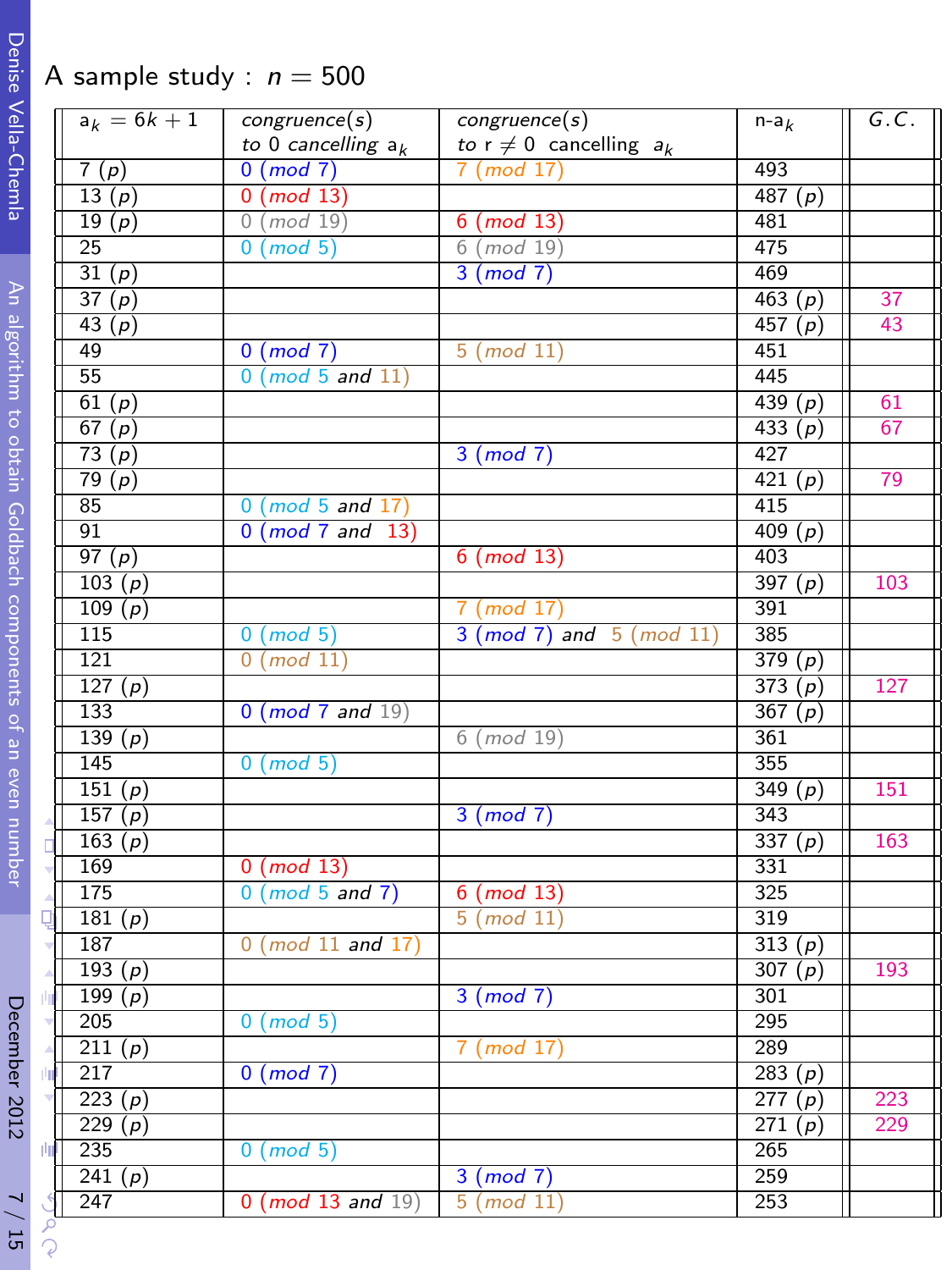### Remarks :

 $\bullet$  The first pass of the algorithm cancels numbers p congruent to 0 (*mod m<sub>i</sub>*) for any *i*.

Its result consists in ruling out all composite numbers that have some  $m_i$  in their euclidean decomposition,  $\emph{n}$  being eventually some  $m_i$  in their euclidean decomposition, *n* being eventually one of them, in ruling out also all primes smaller than  $\sqrt{n}$ , but one or them, in runng out also an primes smaller than  $\sqrt{n}$ , but<br>in keeping primes greater than or equal to  $\sqrt{n}$  (that is smaller than  $n/4 + 1$ ).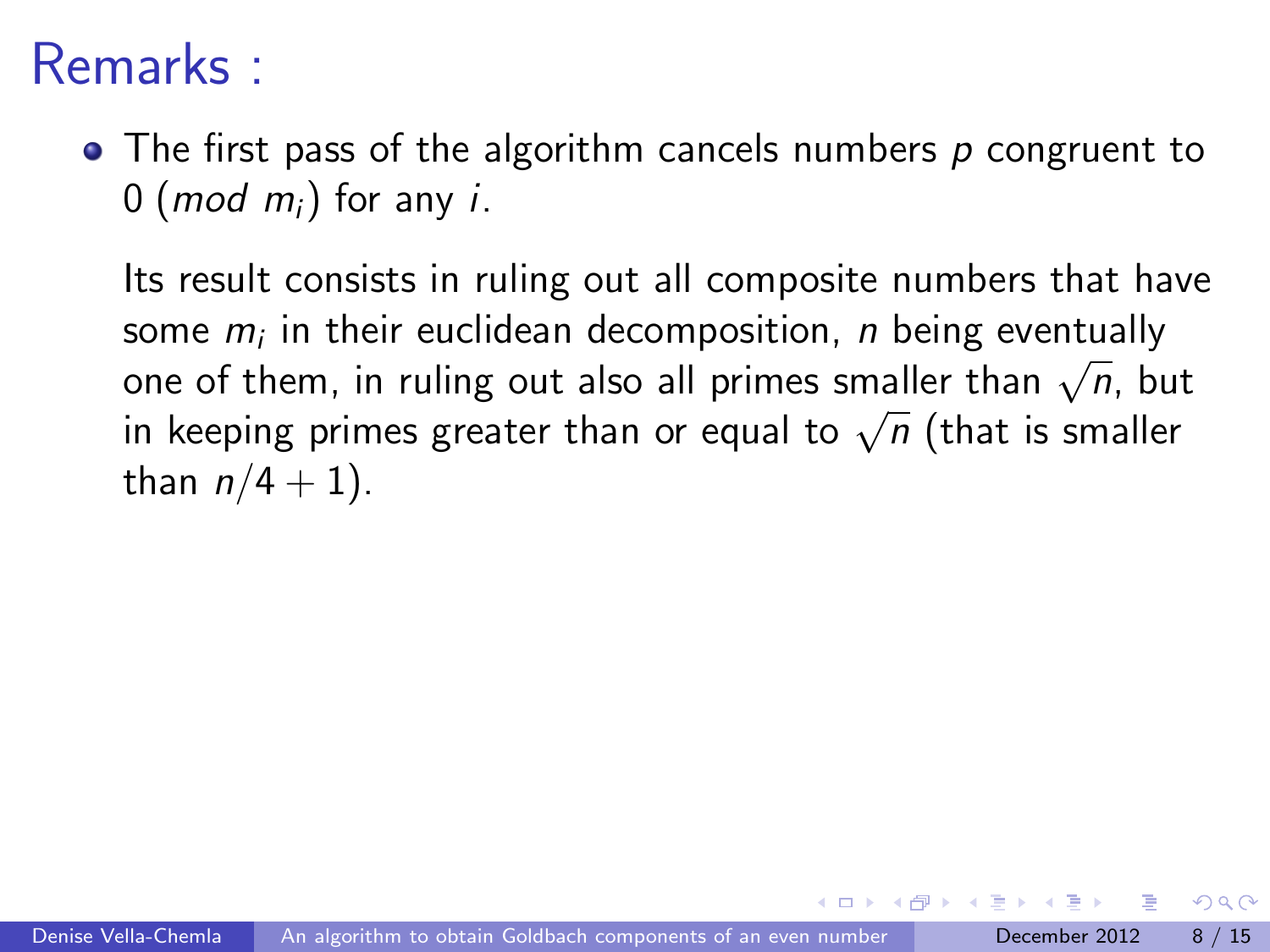#### Remarks :

 $\bullet$  The second pass of the algorithm cancels numbers p whose complementary to  $n$  is composite because they share a congruence with  $n (p \equiv n (mod m_i)$  for some given i).

Its result consists in ruling out numbers  $p$  of the form  $n = p + \lambda m_i$  for any *i*.

If  $n = \mu_i m_i$ ,

no prime can satisfy the preceding relation.

Since *n* is even,  $\mu_i = 2\nu_i$ , conjecture implies that  $\nu_i = 1$ . If  $n \neq \mu_i m_i$ ,

conjecture implies that there exists a prime  $p$  such that, for a given i,  $n = p + \lambda m_i$  that can be rewritten in

$$
n \equiv p \ (mod \ m_i) \ or \ n-p \equiv 0 \ (mod \ m_i).
$$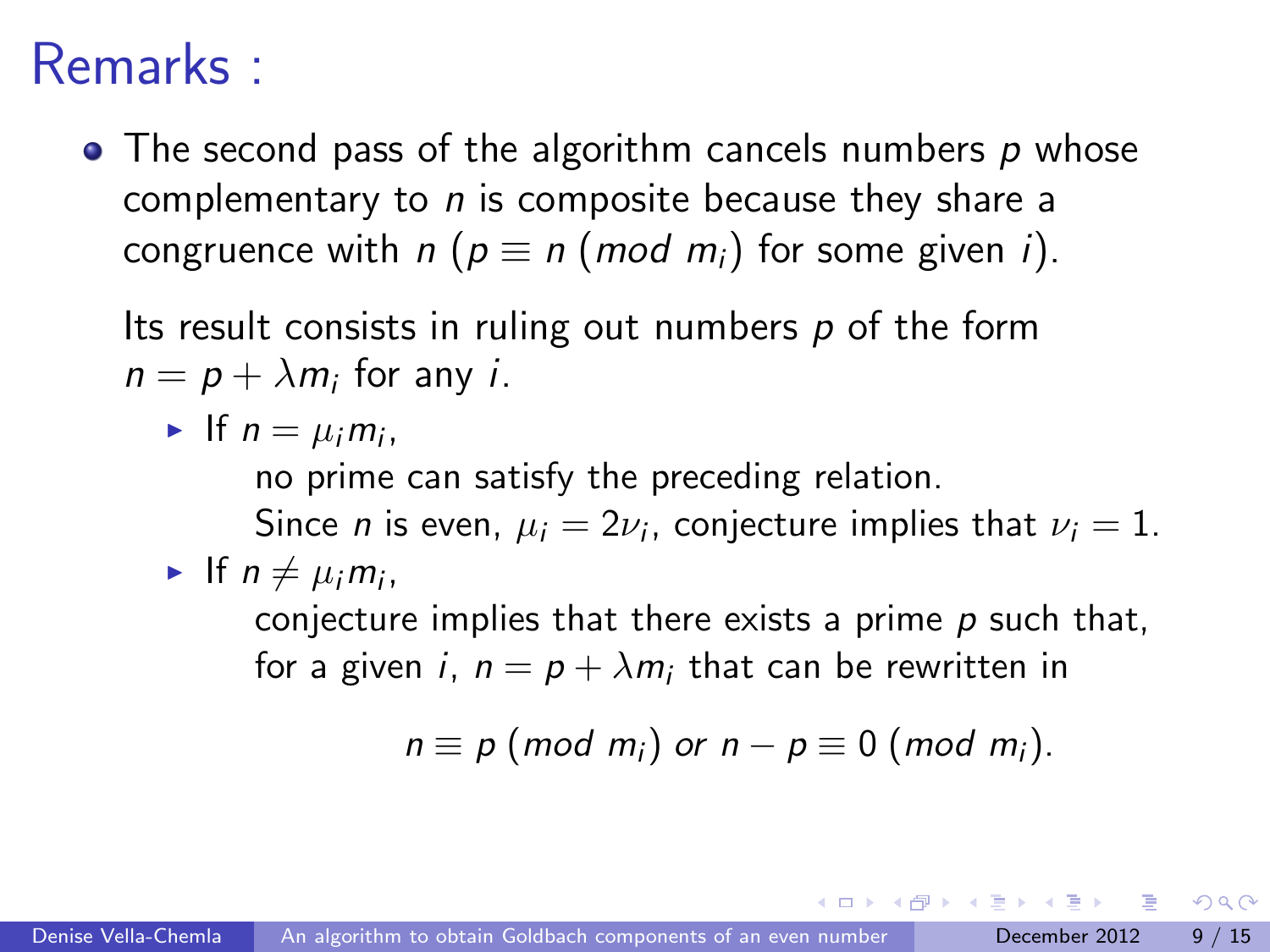#### Remarks :

- All modules smaller than  $\sqrt{n}$  except those of  $\vec{n}$ 's euclidean decomposition appear in third column (for modules that divide  $n$ , first and second pass eliminate same numbers).
- The same module can't be found on the same line in second and third column.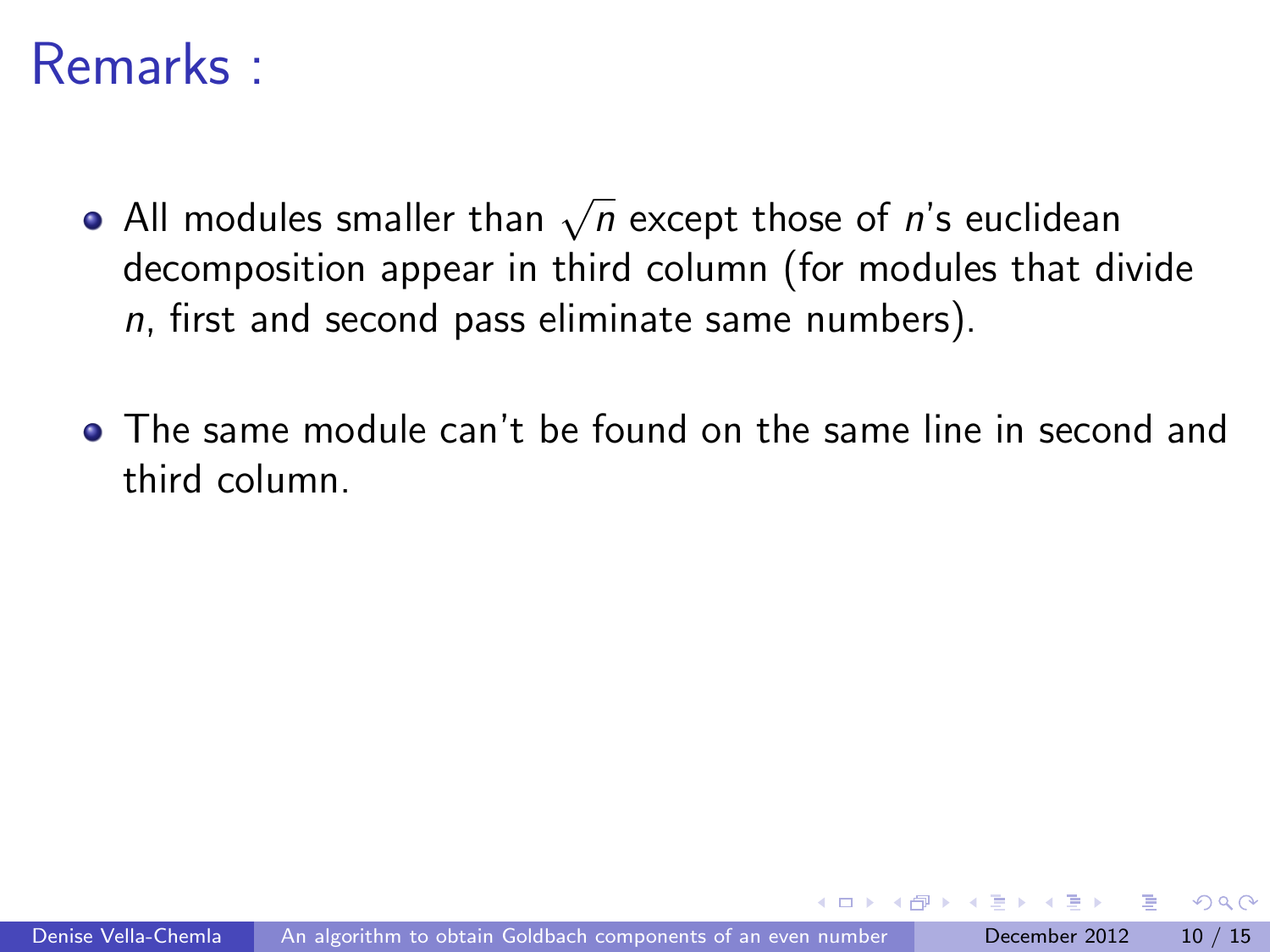### Gauss's Disquisitiones arithmeticae : Article 127

#### Lemma :

"In progression  $1, 2, 3, 4, \ldots, n$ , there can't be more terms divisibles by any number h, than in progression  $a, a+1, a+2, \ldots, a+n-1$  that has the same number of terms."

- "Indeed, we see without pain that
	- if *n* is divisible by *h*, there are in each progression  $\frac{n}{h}$  terms divisibles by  $h$ ;
	- lum else let  $n = he + f$ , f being  $\lt h$ ; there will be in the first serie e terms, and in the second one e or  $e + 1$  terms divisibles by h."

つへへ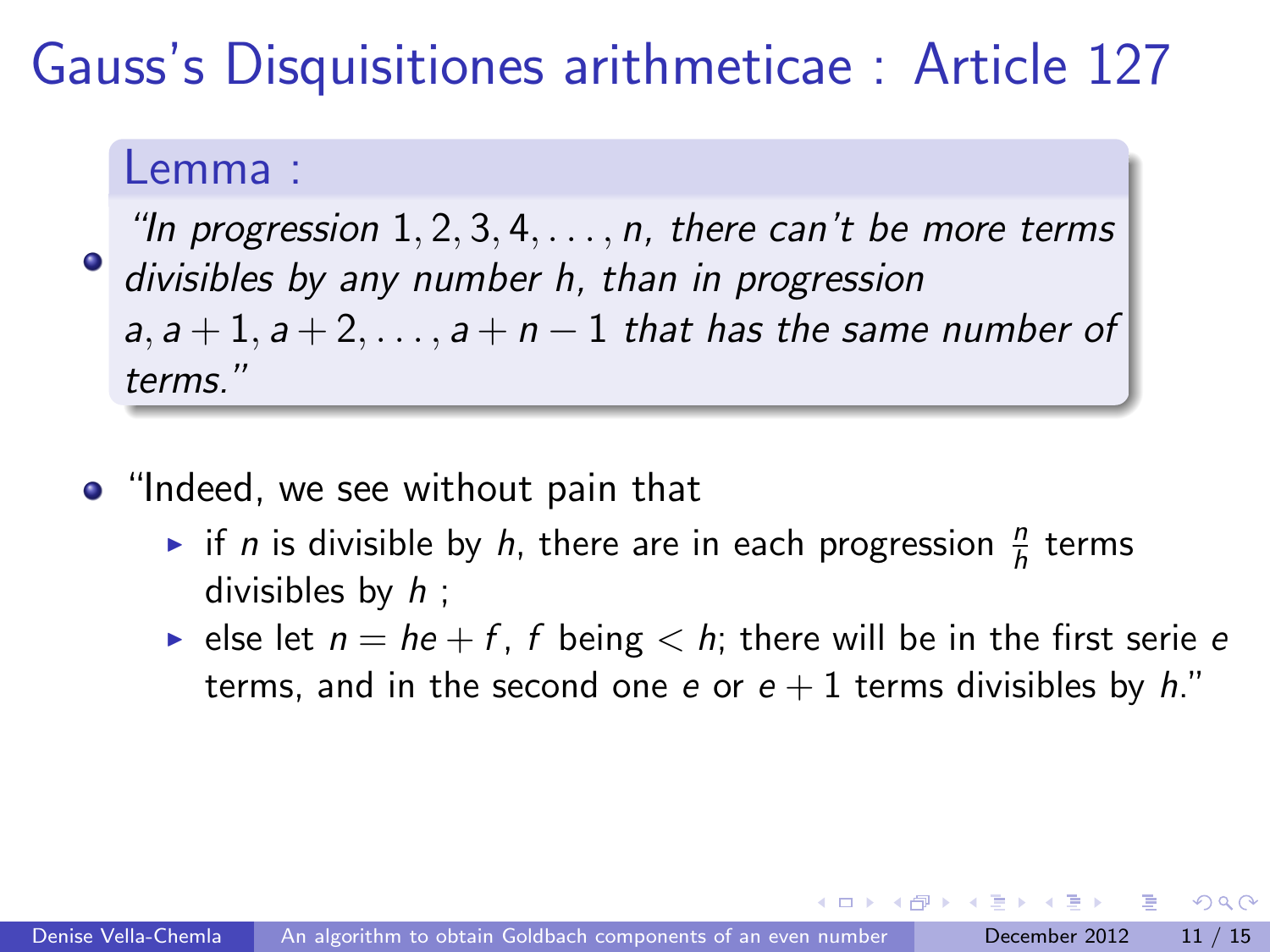### Gauss's Disquisitiones arithmeticae : Article 127

"It follows from this, as a corollary, that  $\frac{a(a+1)(a+2)(a+3)...(a+n-1)}{1.2.3...n}$ is always an integer : proposition known by figurated numbers theory, but that was, if I'm right, never demonstrated by no one.

Finally we could have presented more generally this lemma as following :

In the progression  $a, a+1, a+2... a+n-1$ , there are at least as many terms congruent modulo h to any given number, than there are terms divisibles by h in the progression  $1, 2, 3...$  n."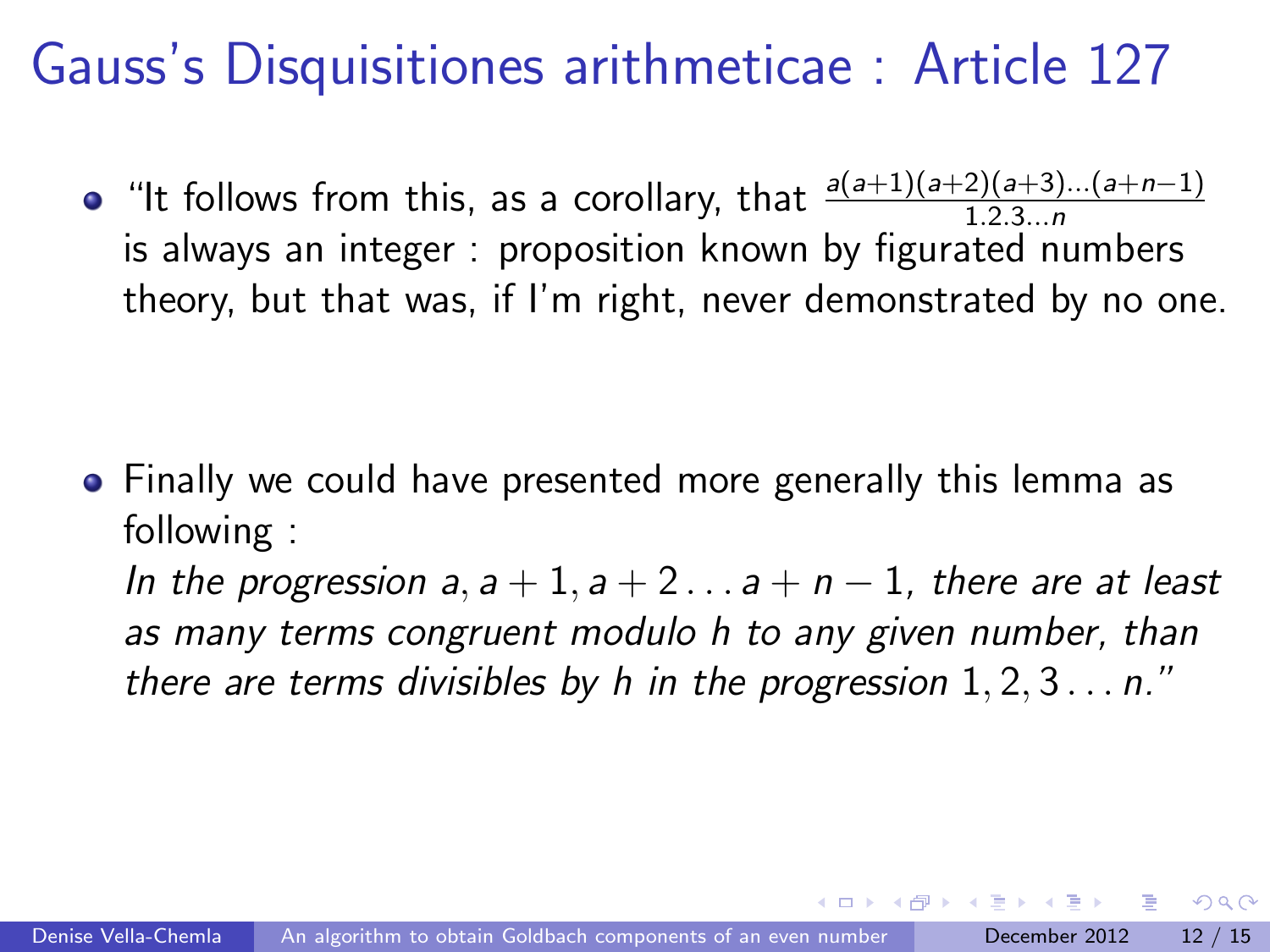### Precisions about lemma's differents cases

- Let us note *n* mod  $p$  the rest of the division of *n* by  $p$ .
- From 1 to *n*, there are  $\frac{n}{2}$ p  $\mathbf{I}$ numbers congruent to  $0 \ (mod \ p).$
- And if  $2n \not\equiv 0 \pmod{p}$ , from 1 to *n*,
	- If there are  $\frac{n}{2}$ p numbers congruent to  $2n$  (mod p)  $\Leftrightarrow$  n mod  $p < 2n$  mod  $p$  ; If there are  $\frac{n}{2}$ p  $+ 1$  numbers congruent to 2n (mod p)  $\Leftrightarrow$  n mod  $p > 2n$  mod p.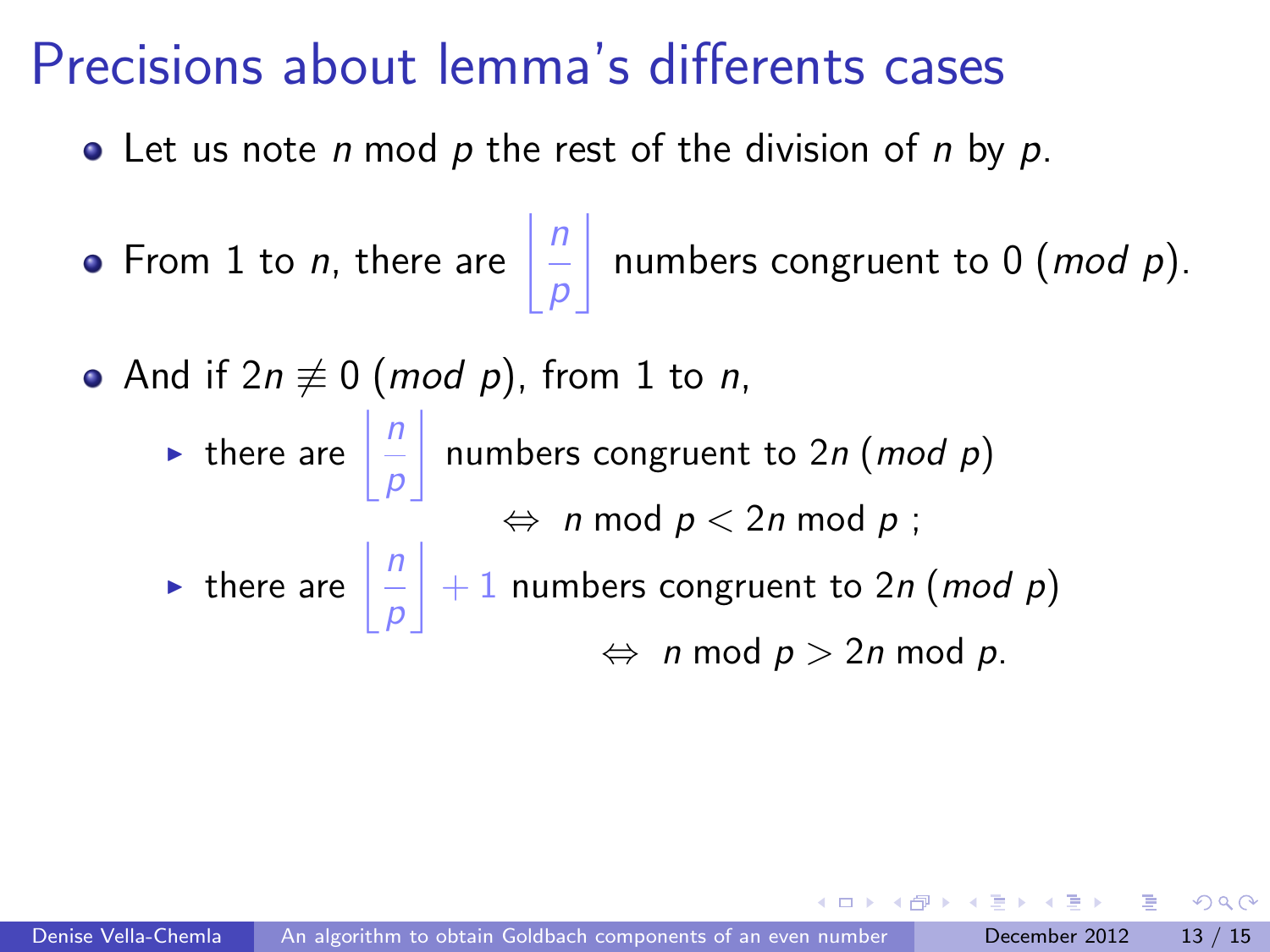## How can we generalize article 127 Gauss's lemma ?

- We don't know how to extend this knowledge provided by article 127 lemma (precised or not by the knowledge about  $n$ 's modular residues) to several modules because we don't know how cases combine themselves.
- However, can we produce a result?

∽≏